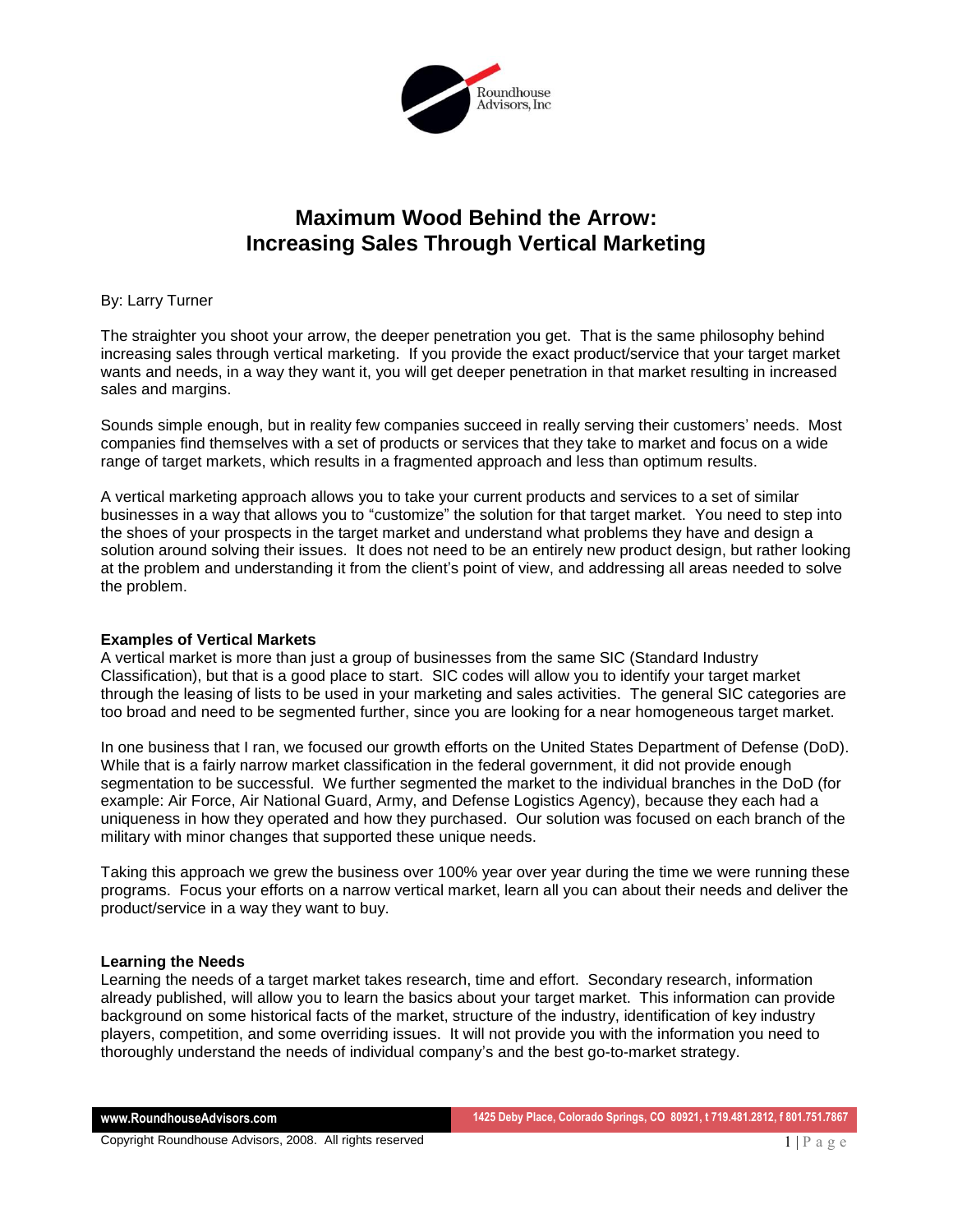

Primary research, unpublished information, is necessary to learn the dynamics for your go-to-market strategy, which includes the definition of the whole product solution. Primary research can include an outside agency that performs interviews, surveys, and focus groups; but it can be much simpler to get started.

Pull together some key personnel in your business and assign tasks to speak with owners/executives at companies in the industry you are researching to learn about their businesses and understand what keeps them awake at night. This gives you and your team firsthand knowledge of the pain in the industry, and will help you understand key issues in the industry. Once you understand the buying dynamics of your target market along with key industry information, you are now ready to start developing the solutions.

## **The Solution**

This whole product solution approach looks at all aspects of your target markets' needs, which could include your standard product set. The key is to understand the need and design a solution around it. Look at all areas of your business when developing the solution… not just the product itself:

- **Training and support** Are there special needs that this target market has that could position you favorably against your competition? It might be customized training on implementation of your solution into their environment or it could include a dedicated support line to service remote offices.
- **Consulting Services**  You are the expert in your field, and as such you have knowledge that is valuable. Can you pull together a consulting or outsource service that provides extra value to your target market?
- **Interfaces**  Are there special requirements in this market that you could add into your product or service. An example might include user interface modification to customize it to the terminology of your target market. Not a difficult thing to do in most cases, but it would make a huge impact during your sales cycle.
- **Billing cycles**  Can you change your terms or billing processes to better meet the needs of your target market? Customization comes in more forms than just the product or service.

Look at your company to determine if the target market will find you easy to do business with, identify any deficiencies, and then fix them. In most cases, you will find that minor changes in your internal organization will make it much easier for all your customers to work with you.

The solution also includes your go-to-market personnel and materials. In early stages you can use your existing sales personnel to sell to your new market, but they will require training on the new vertical market. As you grow, I found it works best to have sales people that have sold into that vertical market before, or were working in the vertical market. This helps your prospects identify with your firm more closely and in the end provides you with additional knowledge on industry dynamics.

Each vertical market should have sales collateral developed specifically for that market. The material speaks their language and presents your technical product/service in a way that will be easier for them to understand. While the technical product may not be much different from what you sell in other markets, the material and sales approach will most likely be much different.